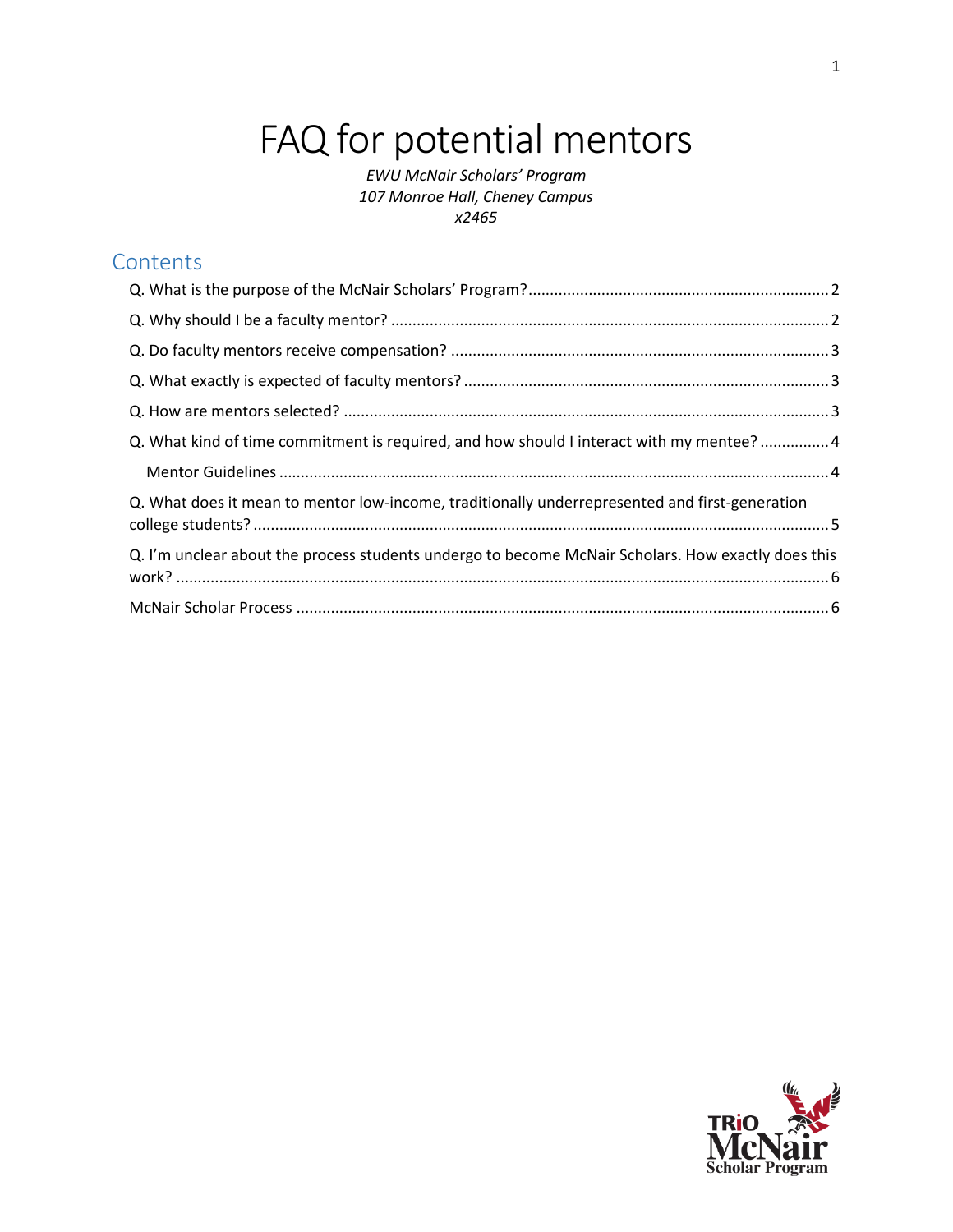Are you interested in mentoring a McNair Scholar? Wondering how to get started? Here we have answers to general questions potential mentors may have about the program and your role as a Faculty Mentor.

### <span id="page-1-0"></span>Q. What is the purpose of the McNair Scholars' Program?

The McNair Scholars' Program prepares low-income, first-generation and minority undergraduates for doctoral success by providing scholarly activities and community engagement to empower engaged scholars as agents of positive change in a culturally diverse world.

### <span id="page-1-1"></span>Q. Why should I be a faculty mentor?

In addition to having great service experience for your tenure package, mentors who participate as mentors for McNair Scholars have the potential to create personal and professional connections for life with students working in your field. Strong relationships forged advances the discipline, ensuring the quality and commitment of the next generation of scholars. Students with good mentors often begin making significant contributions before they complete their graduate degrees and are more likely to have productive, distinguished, and ethical careers that enrich their disciplines and reflect well on mentors. Positive experiences with mentorship also means that emerging scholars go on to be good mentors themselves in the future. Effective mentoring helps to ensure the quality of research, scholarship, and teaching well into the future. Table 1 below lists some top reasons why the mentorship program is valuable both for students and for faculty mentors.

| Table 1: The Benefits of Positive Mentorship |                                   |
|----------------------------------------------|-----------------------------------|
| <b>Benefits for Students</b>                 | <b>Benefits for Mentors</b>       |
| It supports their advancement in             | Your students will keep you       |
| research activity, conference                | abreast of new knowledge and      |
| presentations, publication,                  | techniques and apprise you of     |
| pedagogical skill, and grant writing.        | promising avenues for             |
|                                              | research.                         |
| Students are less likely to feel             | Sending successful new            |
| ambushed by potential bumps                  | scholars into the field increases |
| during stressful or difficult periods        | your professional stature.        |
| in their graduate careers.                   |                                   |
| The experiences and networks                 | Your networks are enriched.       |
| their mentors help them to build             | Helping students make the         |
| may improve the students'                    | professional and personal         |
| prospects of securing professional           | connections they need to          |
| placement.                                   | succeed will expand your own      |
|                                              | circle of colleagues.             |

#### **Table 1: The Benefits of Positive Mentorship**

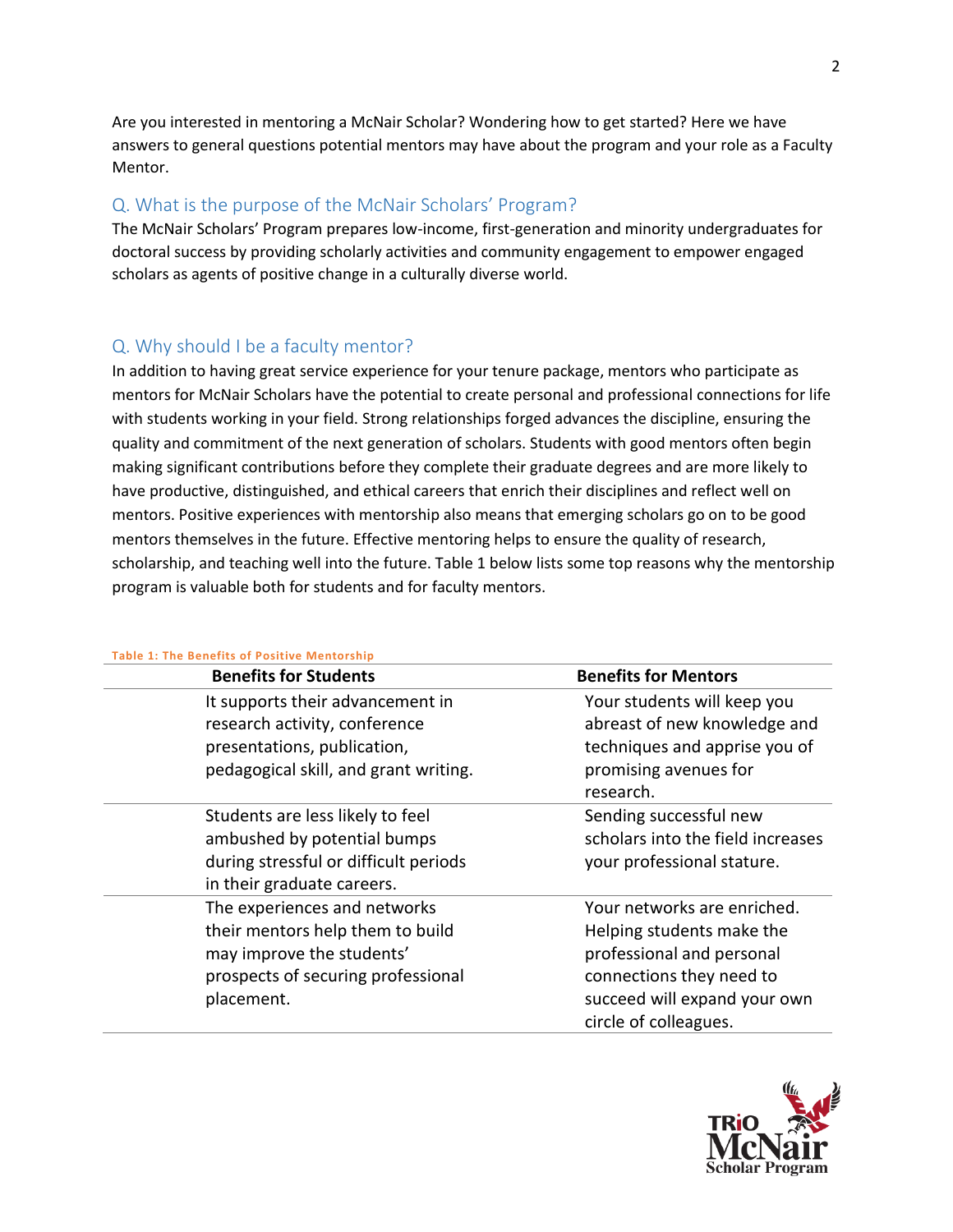| The knowledge that someone<br>committed to their progress is<br>supporting them with solid advice<br>can help to lower stress and build<br>confidence. | Good students will be<br>attracted to you. Word gets<br>around about good mentors<br>who are most likely to recruit<br>and retain outstanding<br>students. |
|--------------------------------------------------------------------------------------------------------------------------------------------------------|------------------------------------------------------------------------------------------------------------------------------------------------------------|
| Constructive interaction with a<br>mentor and participation in<br>collective activities they arrange<br>promote engagement in the field.               | It is personally satisfying.<br>Seeing your students succeed<br>can be as rewarding as a major<br>publication or significant grant.                        |
|                                                                                                                                                        |                                                                                                                                                            |

### <span id="page-2-0"></span>Q. Do faculty mentors receive compensation?

A. Yes, but it is limited. Subject to approval, faculty mentors are eligible to receive \$600 during the summer for students involved in the McNair Summer Research Internship.

### <span id="page-2-1"></span>Q. What exactly is expected of faculty mentors?

The absolute duties of a mentor will vary depending on the relationship mentors have with students. Mentors are expected to guide students in their research, give professional and academic advice, and meet with students as needed in order for them to complete their research projects satisfactorily. The goals of McNair are as follows:

- 1. To educate: Provide the research skills and knowledge necessary to succeed in graduate school;
- 2. To transform: Build strong relationships and inspire them to pursue a graduate education;
- 3. To empower: Provide the necessary avenues for self-esteem building such as conferences, class presentations, community presentations and so forth.

The program relies on the work of numerous individuals to accomplish these goals.

Faculty mentors help us achieve these goals by way of the following objectives:

- 1. Building strong relationships with students by conducting a research project that generates a strong research based article and potential publication.
- 2. Helping the student write a publication quality research paper.
- 3. Keeping the student informed about conferences they may like to attend, and helping them submit abstracts to these events.
- 4. Involving the student in academic events (thesis defense, departmental seminars, class presentations, etc.)
- 5. Assisting students in their search for PhD programs.
- 6. Aiding students with navigating the graduate school application process.
- 7. Working with the student and EWU Writers' Center to produce a high-quality Statement of Academic Purpose for the student.
- 8. This relationship would also facilitate a strong letter of recommendation for graduate school.

### <span id="page-2-2"></span>Q. How are mentors selected?

Mentors are usually identified by the McNair Scholars themselves once they are accepted into the program. Typically, a mentor is someone who is within the scholar's discipline and can guide them in

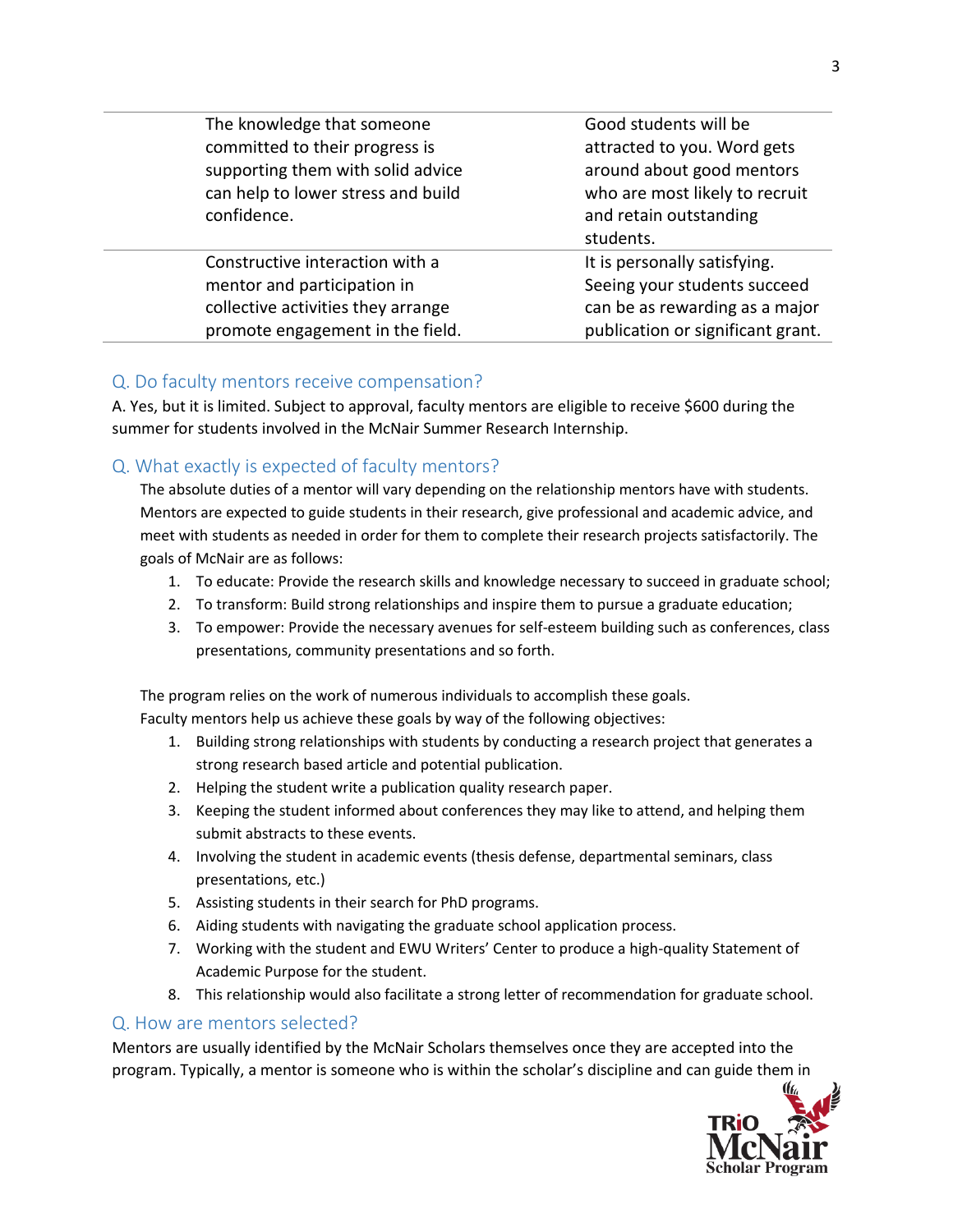determining their research area, interest, and defining methods. However, formal mentors must have a conversation with the program director (Dr. Christina Torres Garcia) in order to become official EWU McNair Scholars' Program mentors. The program director will ensure that mentors are able to assist the student over the summer with their research and be dedicated to their academic and professional development. Mentors are provided with a handbook and a contract to sign before they can officially begin mentoring their student.

# <span id="page-3-0"></span>Q. What kind of time commitment is required, and how should I interact with my mentee?

**Mentors are required to be on-campus for the summer when/if mentees are involved in the EWU McNair Summer Research Internship during the summer quarter**. Outside of that commitment, there is no specific hour/effort requirement to be a mentor to a McNair Scholar. However, it is advisable to keep certain guidelines in mind as you establish a schedule and outcomes with your mentee.

The fundamental rubric for McNair faculty mentors is to be partial to the student but impartial about the McNair student's work. Clarity is the foundation upon which such a relationship is built. Be transparent about your expectations concerning the form and function of the relationship, and about what's reasonable to expect of you and what isn't. Pay particular attention to boundaries, both personal and professional, and respect theirs just as you expect them to respect yours.

### <span id="page-3-1"></span>Mentor Guidelines

**Mentor guideline 1:** *Within mutually agreeable limits, mentors have an open door. Because your time is so valuable, it is often the most precious thing you can give.* What lies behind that door, literally and figuratively, should be a haven of sorts. Give students your full attention when they are talking with you, and the time and encouragement to open up. Try to minimize interruptions. Consider scheduling an occasional meeting on campus away from the office or department to help create more personalized time.

**Mentor guideline 2:** *Use concrete language to critique students' work.* What the mentor communicates with the students must be timely, clear and, above all, constructive. Critical feedback is essential, but it is more likely to be effective if tempered with praise when deserved. Remind students that you are holding them to high standards in order to help them improve.

**Mentor guideline 3:** *McNair Mentors keep track of their students' progress and achievements, setting milestones and acknowledging accomplishments.* McNair staff will assist on this task as well. Let your students know from the start that you want them to succeed, and create opportunities for them to demonstrate their competencies. When you feel a student is prepared, suggest or nominate him or her for presentations, scholarships, fellowships, projects, and teaching opportunities.

**Mentor guideline 4:** *Encourage students to try new techniques, expand their skills, and discuss their ideas, even those they fear might seem naive or unworkable.* Let students know that mistakes are productive because we learn from our failures. These practices nurture self-sufficiency. As tempting as it can be to dictate paths, the person in front of you has different strengths and aspirations.

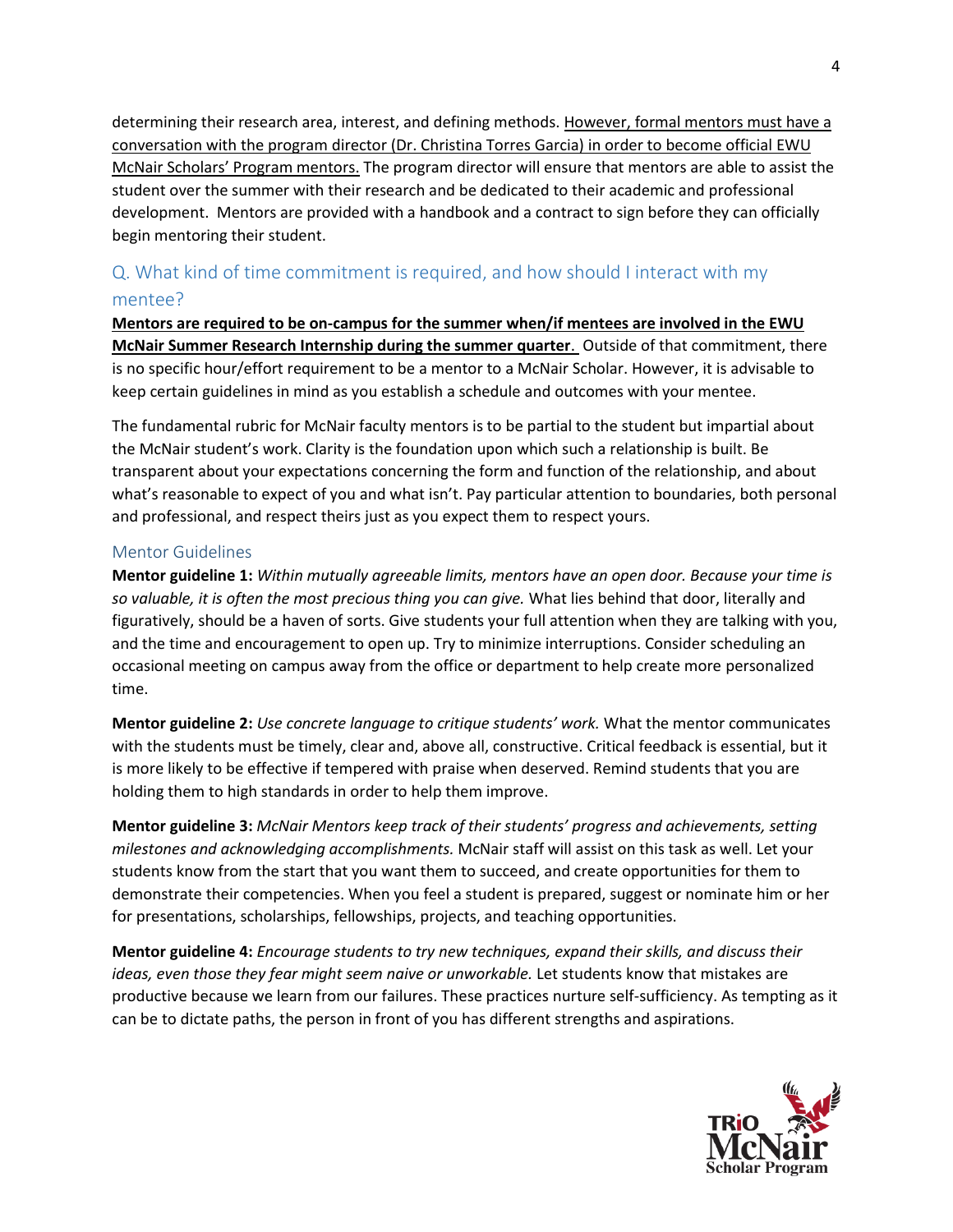**Mentor guideline 5:** *Provide support in times of discouragement as well as success, and be mindful of signs of emotional and physical distress.* Do not assume that the only students who need help are those who ask for it. If a student is falling behind in their work, resist concluding that this shows a lack of commitment, and contact the McNair office to assist the student.

**Mentor guideline 6:** *Perhaps the student is exhausted, or unclear about what to do next, or is uncomfortable with some aspect of the project or research team.* Although it is ultimately the responsibility of students to initiate contact with you, it may make a difference if you get in touch with the student who is becoming remote. Let him/her know s/he is welcome to talk with you during your office hours, and that the conversation can include nonacademic as well as academic issues.

**Mentor guideline 7:** *Being open and approachable is particularly important when a student is shy or comes from a different cultural background, like McNair scholars***.** Many or all McNair students suffer from the impostor syndrome – anxiety about whether they belong in graduate school – so it is important to reassure them of their skills and abilities to succeed. The enthusiasm and optimism you show can be inspirational. Make sure that students understand not only the personal consequences of their commitment to their work, but also its value to the professional community and to the generalpublic.

**Mentor guideline 8:** *Share what you have learned as both a scholar and a member of a profession.* You might think things are obvious to McNair students that are not. At the same time, tell your students what you learn from them. This will make them realize they are potential colleagues. Identify professional workshops and networking opportunities for them. Involve students in editing, journal activities, conference presentations, and grant writing.

Of course, it is not necessary to embody all of these attributes in order to be a successful mentor. Individuals have relative strengths in their capacity for mentoring, and mentors should be clear about what they can and cannot offer. Part of effective mentoring is knowing when to refer someone to another resource that might be more helpful. Please always inform the McNair Staff if there is any concern on the development of the student.

Most important and more than any particular piece of advice or supportive act, your students will remember how they were treated. The example you set as a person will have a profound effect on how they conduct themselves as professionals.

# <span id="page-4-0"></span>Q. What does it mean to mentor low-income, traditionally underrepresented and firstgeneration college students?

The EWU student body is changing rapidly. We have higher number of Latino, African American, and Native American students enrolled than ever before. Eastern needs to adapt to a more diverse student body. Here are some helpful points to keep in mind:

**Underrepresented students need role models.** Many students from historically underrepresented groups feel that faculty do not identify with their experiences. We should remember to value diversity in

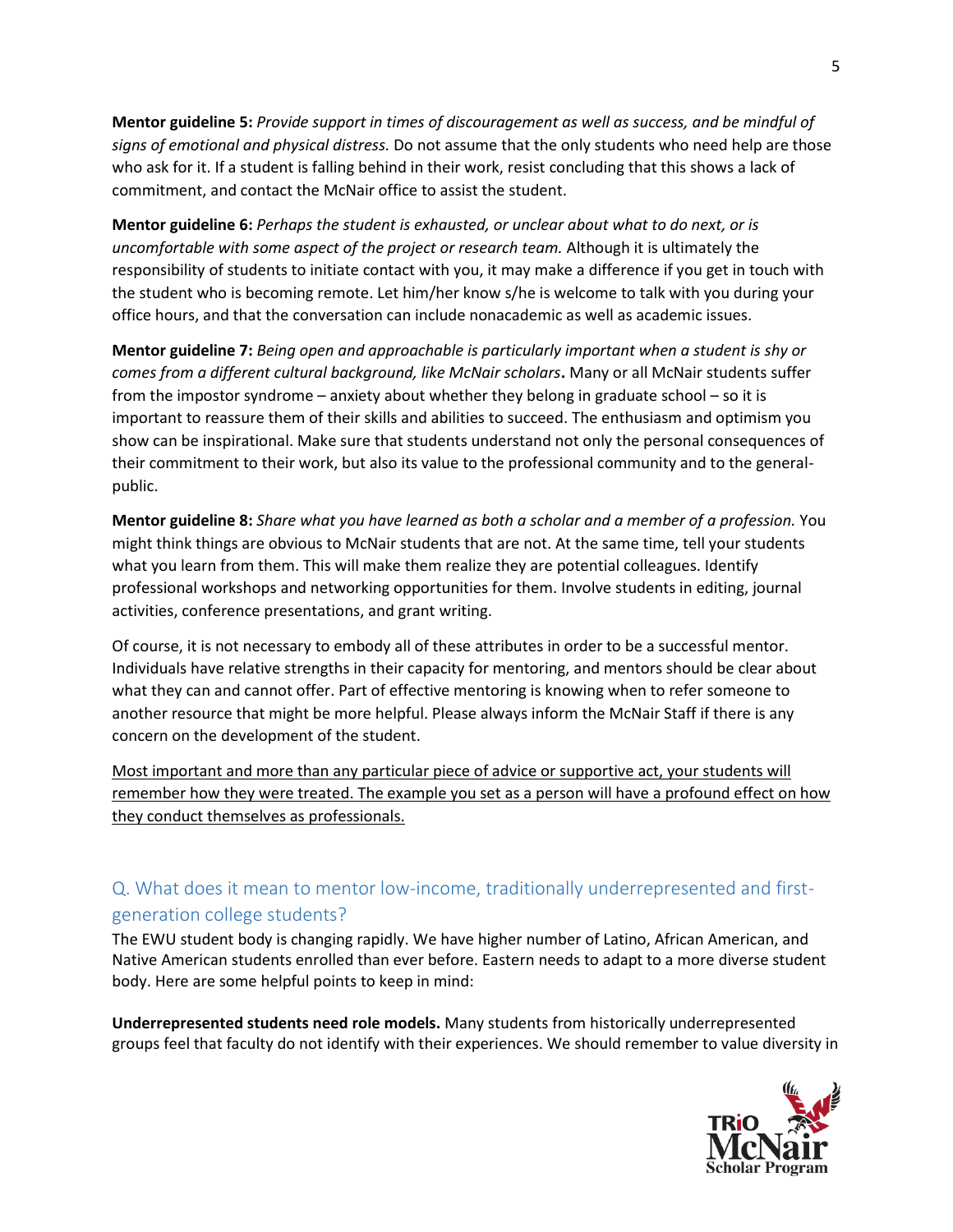faculty and in the student body, but also remember that faculty mentors provide excellent guidance to students with different backgrounds than their own.

**Be open to hearing students' perspectives on race, gender, and sexual orientation.** Sometimes, students are fearful of speaking up about issues of race, gender, and sexual identity. Additionally, sometimes faculty will assume that the student is only interested in these topics if they belong to an underrepresented group. Try not to make assumptions and listen to the student if they come to you with a discussion on these topics.

**Underrepresented students may feel isolated.** Reach out to your mentee if they seem to be struggling. Ask about hobbies or other activities outside of academics and show an interest in the student. A good mentor will make the student feel welcomed in the academic community.

**Burden of being a spokesperson.** Underrepresented students are sometimes burdened with being spokespeople for their age, race, or gender group in addition to academics. Try to avoid putting students in this position, and instead allow them to offer their perspective freely.

**Facilitate an inclusive atmosphere in labs and classes.** Sometimes, excess competition and criticism can hinder the participation of underrepresented students, who feel that their contributions are not valued. Set firm rules for group discussions to ensure that others are respected, and be sure not to let only a few students dominate the discussion.

**Stereotypes.** While all of us struggle to overcome the assumptions others make about us, for the groups of people that have historically been excluded from higher education stereotypes can be especially challenging. Recognize that each student has unique strengths and interests, and remember that all people from a certain group will not share the same thoughts and perspectives.

## <span id="page-5-0"></span>Q. I'm unclear about the process students undergo to become McNair Scholars. How exactly does this work?

McNair Staff works closely with each student throughout the year and we have established several communication streams to assist McNair mentors stay in touch with this program: the McNair Blog, Facebook, LinkedIn, Newsletters and other publications, as well as emails. We also invite you to contact our office throughout the year so we can assist in any project you made have for the McNair student.

### <span id="page-5-1"></span>McNair Scholar Process

**Fall:** We begin recruiting students to our program once the academic year begins. (You may have seen our emails asking you to keep an eye out for students that seem interested in doing research.) The flowchart for this process is shown below (Figure 1).

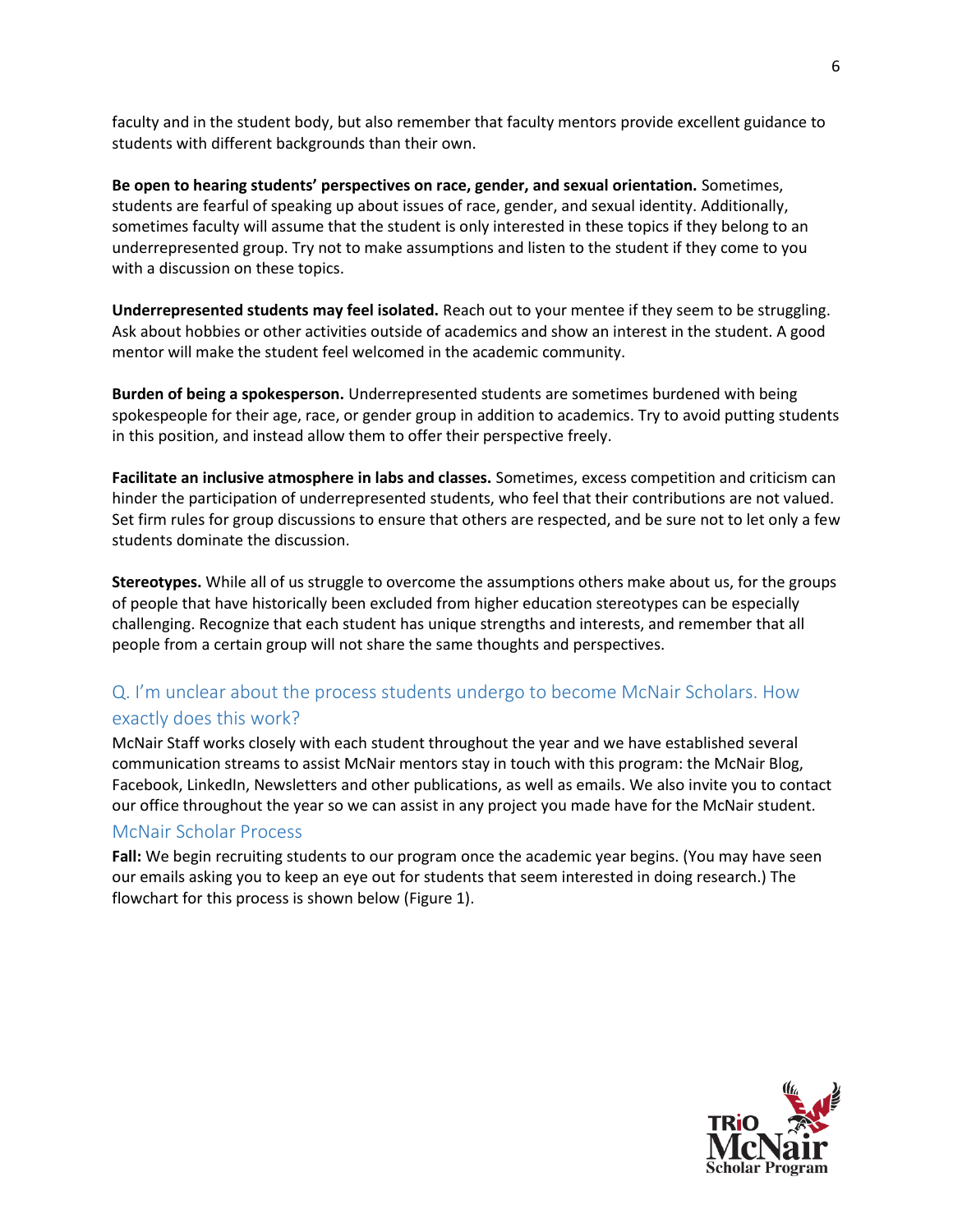

**Figure 1: Application Process for MSP**

We invite students who are interested in our program to:

- 1. Attend a McNair orientation by registering through our Web site. Orientations will be set up throughout the fall quarter.
- 2. Interview three faculty and write up a three-page reflection of the interview. We present faculty interview forms to help assist the students develop their questions. The reason for this interview is to get to know professors, to build relationships, and to learn from faculty how it is to work in academia and how to get there.
- 3. Complete an academic plan with Department Advisor. We request this document, because many of the applicants have not even met with their Department Advisors. We want the students to be well informed and advised by the Department.
- 4. Meet with McNair Director to discuss commitment to the Ph.D. As the students prepare all of these documents and complete the interview, they come and meet with us to do some soul searching. This process is intense; students may require additional meetings to understand the commitment for a Ph.D.
- 5. After this meeting, we provide the paper McNair Application (this includes a signature that documents first-gen status and ethnicity). It also requires the following:

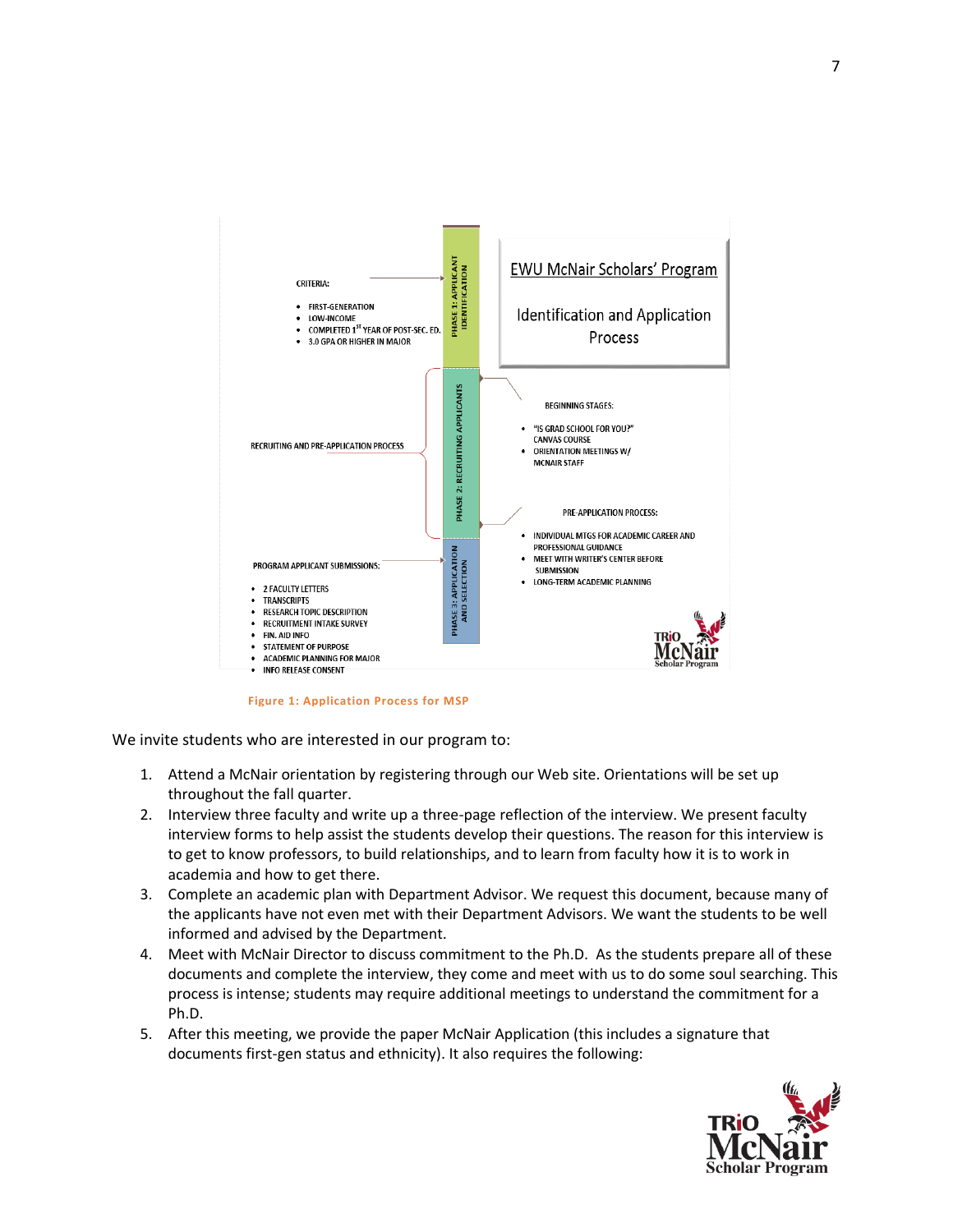- Personal Statement
- Unofficial Transcripts from Community College and EWU transcripts
- Interview of faculty
- Academic planning
- Two Letters of recommendation from Ph.D. professors
- Research Topic Description (we are not looking for the actual research proposal for their summer research. We are prompting the student to think about a potential research project, and require at least one meeting with the Writer's Center. This may change in spring quarter as they complete the Spring Research Course with us).
- Recruitment Intake Student Survey
- 6. The deadline to complete the McNair application is Jan  $15^{th}$ .

### **Winter:** *Preparing students to become Scholars*

Students are invited to a group interview. If student complete the interviews successfully, we invite them to participate in a winter course titled *Preparing Students to Become Scholars*.

#### **Table 2: Winter Quarter Course Outcomes and Benchmarks (2019)**

| Developing a Scholarly Identity   | <b>Financial Literacy</b>  | <b>Course Benchmarks/Outcomes</b>           |
|-----------------------------------|----------------------------|---------------------------------------------|
| <b>Improving Academic Writing</b> | Financial management       | Apply for two scholarships                  |
| Academic mapping for a PhD        | Financial assessment       | Review Summer Research Internship<br>(SRIO) |
| Research & Conferences            | <b>Grad School funding</b> | Select faculty mentor                       |
| Growth mindset & networking       |                            |                                             |

Once students have completed the course successfully and the McNair search committee has reviewed the application, they are awarded a EWU McNair Summer Research Internship. Before the course is complete, students and the McNair Director begins to select McNair Mentors for their EWU McNair Summer research internships.

### **Spring:** *Research Methods*

McNair Scholars take a *Research Methods* course during the spring to prepare them for the summer. During spring, Mentor pairings are finalized and the mentor meets with the student to provide an overview of the research idea and draft a clear proposal. Descriptions of specific course tasks and benchmarks can be found in Table 2.

#### **Table 3: Spring Quarter Course Outcomes and Benchmarks (2019)**

| <b>GRE</b> | <b>Research Project</b> | <b>Course Benchmarks/Outcomes</b> |
|------------|-------------------------|-----------------------------------|
|            | <b>Activities</b>       |                                   |

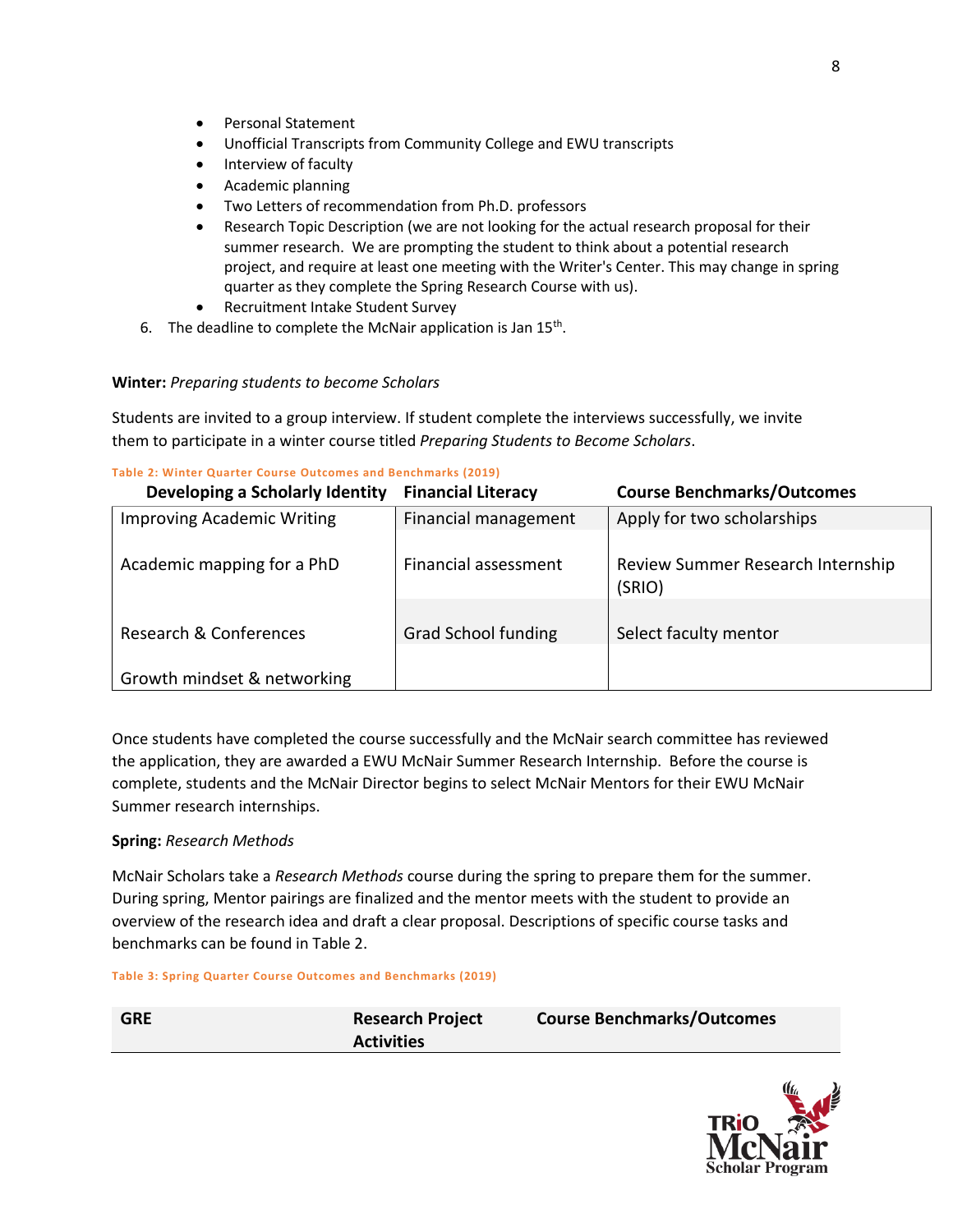| <b>Analytical Writing Overview</b>               | <b>Explore Research</b><br>methods     | Complete several GRE writing sections<br>evaluated by staff |
|--------------------------------------------------|----------------------------------------|-------------------------------------------------------------|
| <b>GRE</b> argument introduction<br>and practice | Qualitative vs.<br>Quantitative        | Annotated bibliography                                      |
| <b>GRE</b> issue introduction and<br>practice    | How to read an<br>article              | Complete research perspective                               |
|                                                  | Annotated<br>bibliography              | Complete literature review                                  |
|                                                  | How to write a<br>literature<br>review | IRB (Institutional Review Board)                            |
|                                                  | Theoretical<br>underpinnings           | Complete methodology                                        |
|                                                  | Academic dialogue                      |                                                             |

### **Summer:** EWU McNair Summer Research Internship

Mentors will guide the scholar's research closely as data are collected and analyzed. Mentors should be available to assist the students during this process. Scholars are expected to spend 35-40 hours/week working on their summer research projects as well as attending a McNair seminar every weekday. Seminar cover topics to prepare scholars to search for graduate schools and funding, submit strong applications, GRE-prep. and support successful completion of a graduate program. Students applying for graduate school in the fall should register and take the test before the fall quarter begins.

#### **Table 4: Summer Research Internship & Course (2019)**

| <b>GRE</b>                           | Self-care                             | <b>Research Project</b> | <b>Grad Application</b>    |
|--------------------------------------|---------------------------------------|-------------------------|----------------------------|
|                                      |                                       | <b>Benchmarks</b>       | <b>Process</b>             |
| Review strategies                    | <b>Stress</b><br>management           | Literature review       | Search for PhD<br>programs |
| Individual & group<br>study          | Power of mentors<br>& support systems | <b>Methods</b>          | Funding & fellowships      |
| ETS & online resources<br>benchmarks | Understanding<br>anxiety & worry      | Data collection         | Visiting universities      |